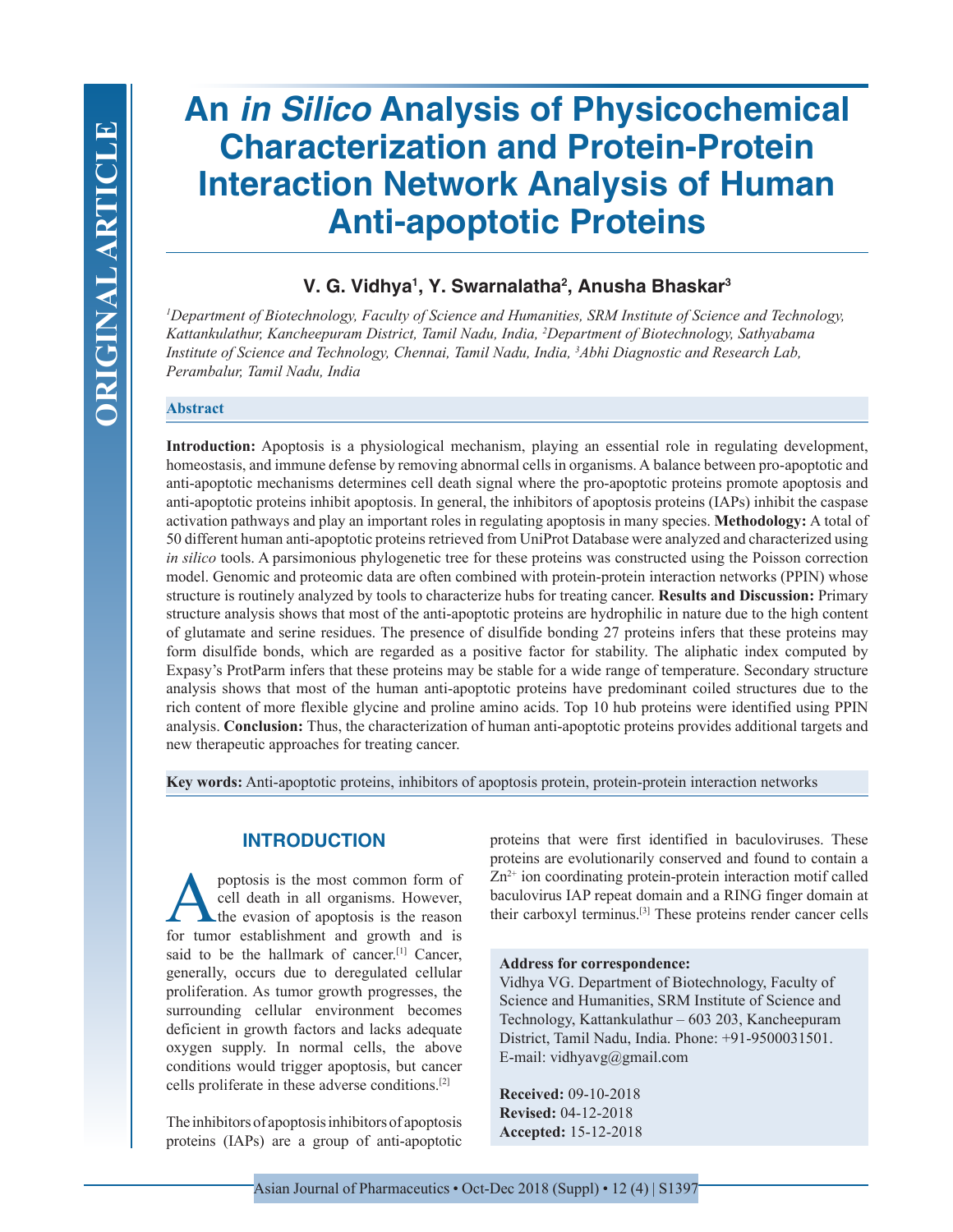insensitive to apoptotic stimulation through direct caspase and pro caspase inhibition with the help of transcription factor NF-Kappa β.[4] Thus, when the IAPs are overexpressed, cells are no longer able to die in a physiologically programmed fashion and become increasingly resistant to standard chemo and radiation therapies.[5] With the recognition of apoptosis suppression as a fundamental aspect of human cancer, the IAPs and other anti-apoptotic proteins are now acknowledged as outstanding therapeutic targets.

The major drawback of experimental methods that are used to characterize proteins is the time frame involved and of the high cost. Hence, *in silico* approach provide a reliable and ready solution to these problems. The computational tools also help us in understanding physicochemical, structural, and functional properties of proteins. The building blocks of proteins called amino acids provide information required for determining the molecules function, physical, chemical, and structural properties. Therefore, in the light of the above, a complete *in silico* analysis of 50 human antiapoptotic proteins was carried out to better understand and emphasize the need for novel therapeutic approaches for cancer therapy.

# **METHODOLOGY**

#### **Sequence retrieval**

A total of 50 human anti-apoptotic protein sequences were retrieved from UniProt, a public domain database to analyze their physiochemical, structural, and functional properties.

#### **Amino acid composition**

The amino acid composition of chosen proteins was computed using CLC workbench.<sup>[6]</sup>

#### **Primary structure analysis**

Counts of hydrophilic and hydrophobic residues of antiapoptotic proteins were calculated from the primary structure of proteins using CLC workbench.

#### **Physiochemical properties**

The computed amino acids of anti-apoptotic protein sequences contain various information such as isoelectric point (pI), molecular weight (Mw), extinction coefficient (Ec), instability index (II), aliphatic index (AI), and Grand average of hydropathicity (GRAVY). As these parameters are very essential for studying their physiochemical properties, they were computed using Expasy's ProtParm tool.[**<sup>7</sup>**]

#### **Conserved motif identification**

Motifs were identified in profiles using Multiple EM for Motif Elicitation (MEME) server.[8]

#### **Functional analysis**

To determine the functional linkage and stability of the proteins, the presence and absence of cysteine bond (disulfide bond) and their bonding pattern were predicted with the help of CYS\_REC tool.[9]

#### **Secondary structure prediction**

SOPMA tool was used for predicting the secondary structure of proteins. The method works by making consensus prediction from multiple alignments. Using this tool, the positional possibility of four states - alpha helix, β strands, turns, and random coils was assessed using default parameters with a window width of 17 and similarity threshold -8.

## **Multiple sequence alignment and phylogenetic analysis**

The evolutionary alignment of the protein sequences was inferred using maximum parsimony (MP) method and the evolutionary divergence between the protein sequences were calculated using the Poisson correction method. All positions containing gaps and missing data were eliminated. The final evolutionary parsimonious tree was formed using MEGA.<sup>[10]</sup>

#### **Protein-protein interaction**

For studying the protein-protein interaction network (PPIN) of anti-apoptotic proteins they were converted to seed sequences to mine PPI data from STRING tool. Text mining, experiments, databases, co-expression, neighborhood, gene fusion, and cooccurance were the interaction sources selected for constructing the PPI network. PPIs that possessed only high confidence score of 0.7 were considered for network generation. Network construction and visualization were done by Cytoscape v 3.5.1. The topological parameters of PPI network, that is, number of nodes, number of edges, average node degree, average clustering coefficients, topological coefficients, and shortest path lengths were noted through network analyzer, by treating the network as a directed graph. [11] In addition, functional enrichment of input seed sequences of anti-apoptotic protein sequences was carried out by STRING to identify significantly enriched gene ontology (GO) biological processes and molecular function. Cytohubba, a java plugin for Cytoscape software was employed to determine the hub proteins of the PPI network of seed proteins.[12] In this study, two centrality measurements, i.e., betweenness and radiality were applied to mine the top 10% hub proteins of the network.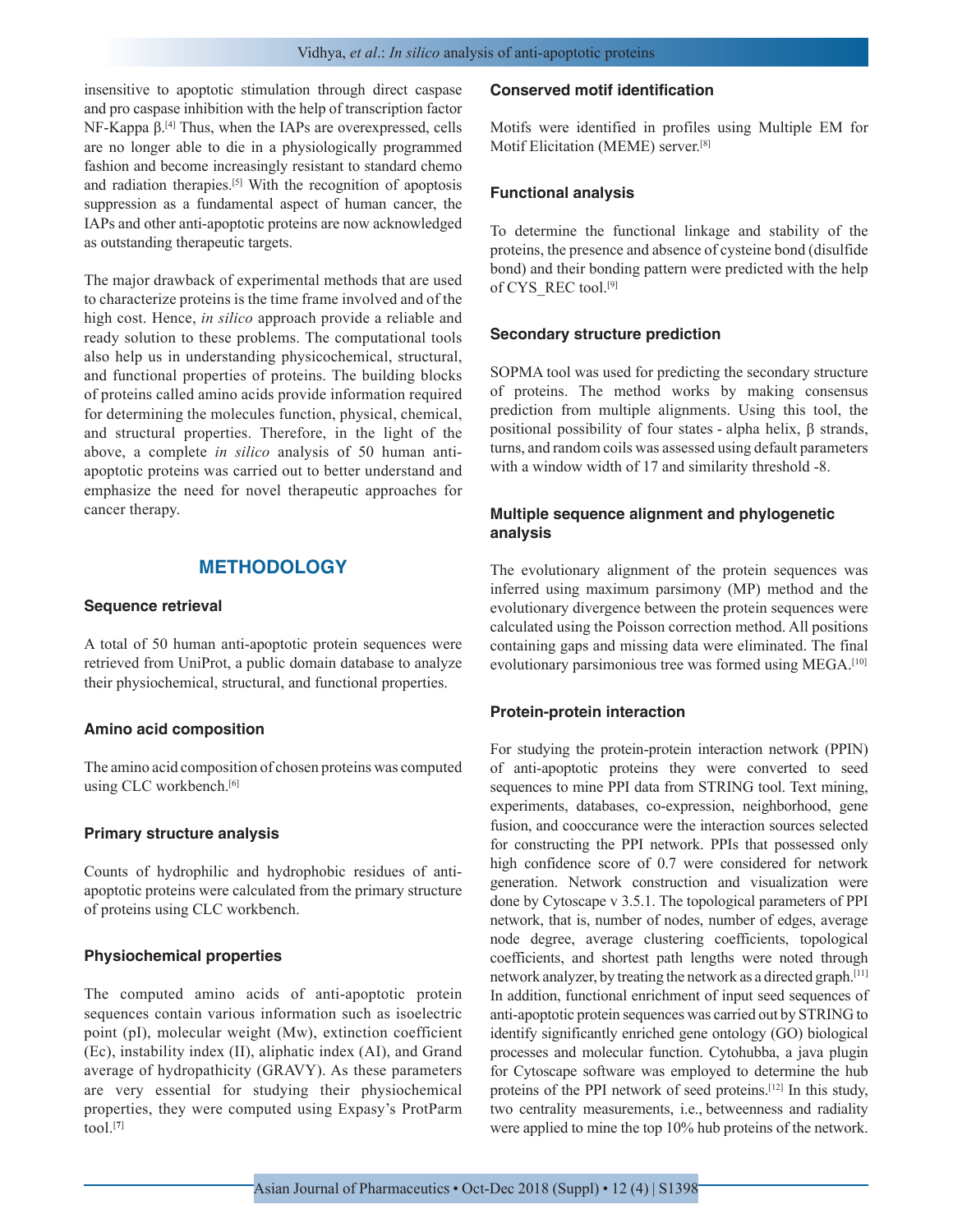# **RESULTS AND DISCUSSION**

#### **Sequence retrieval**

A total of 50 human anti-apoptotic proteins were searched and retrieved from UniProt protein database and listed in Table 1 along with their accession number. The identified protein sequences were downloaded in FASTA format and used for studying their primary, secondary structures, physicochemical, properties, and their interaction with other proteins along with their function by using various computational tools and servers.

#### **Amino acid composition**

The amino acid composition of human anti-apoptotic protein sequences was computed using CLC Workbench. From the results, it was observed that leucine is the most abundant amino acid present in all these proteins and the next abundant amino acids present predominantly were serine, glutamate, and alanine. The composition of tryptophan was present in the least quantity compared to all other amino acids [Table 2]. The presence of aspartic acid in some proteins is necessary to make contact with solvent due to their ability to form hydrogen bonds. Since these interactions are often crucial for the stabilization of the protein three-dimensional structure, they are normally conserved.

## **Primary structure analysis**

The primary sequence analysis results shown in Table 3 revealed that among 50 proteins considered 46 proteins are hydrophilic in nature due to the presence of high content of glutamate and serine whereas the other four proteins Bcl-2 - apoptosis regulator (P10415), HTRA2 - serine protease (O43464), Protein lifeguard 2 and 4, Q9BWQ8 and Q9HC24, respectively, are hydrophobic in nature due to the presence of high non-polar amino acids.

#### **Physiochemical properties**

Physiochemical characterization is very important to characterize specific proteins. The average Mw of human anti-apoptotic proteins calculated is 3,877,450 dalton. Expasy's ProtParam tool was used to characterize proteins. The results are shown in Table 4. Protein pI is calculated using the pKa values of amino acids. The pKa value of amino acids is important in defining the pH-dependent characteristics of a protein. The computed pI value of proteins Q05655, Q99933, O60313, O14746, O43521, Q9NZM5, Q96TA2, Q9UK96, O43464, Q9P286, Q01851, and P49842 is >7 which indicates that these anti-apoptotic proteins are basic, and the pI of all other proteins is <7 which reveals that these are acidic in character. The Ec predicts the amount of light absorbed by a protein at certain wavelength. Although Expasy's ProtParam

|                  | Table 1: List of human anti-apoptotic proteins |
|------------------|------------------------------------------------|
| <b>Accession</b> | <b>Protein name</b>                            |
| Q6UX06           | Olfactomedin-4                                 |
| Q05655           | Protein kinase C delta type                    |
| O00571           | ATP-dependent RNA helicase DDX3X               |
| Q96J02           | E3 ubiquitin-protein ligase Itchy h            |
| P49756           | RNA-binding protein 25                         |
| Q9NR09           | Baculoviral IAP repeat-containing p            |
| O14746           | Telomerase reverse transcriptase               |
| Q969V6           | MKL/myocardin-like protein 1                   |
| P08069           | Insulin-like growth factor 1 recept            |
| Q8IUQ4           | E3 ubiquitin-protein ligase SIAH1              |
| P98170           | E3 ubiquitin-protein ligase XIAP               |
| Q9UKV3           | Apoptotic chromatin condensation in            |
| 043521           | Bcl-2-like protein 11                          |
| P42574           | Caspase-3                                      |
| P49747           | Cartilage oligomeric matrix protein            |
| Q9NZM5           | Ribosome biogenesis protein NOP53              |
| P31751           | RAC-beta serine/threonine-protein k            |
| Q99933           | BAG family molecular chaperone regu            |
| P55210           | Caspase-7                                      |
| P63167           | Dynein light chain 1, cytoplasmic              |
| Q96TA2           | ATP-dependent zinc metalloprotease             |
| P10415           | Apoptosis regulator Bcl-2                      |
| O15392           | Baculoviral IAP repeat-containing p            |
| O43255           | E3 ubiquitin-protein ligase SIAH2              |
| Q13077           | TNF receptor-associated factor 1               |
| Q9UK96           | F-box only protein 10                          |
| Q14457           | Beclin-1                                       |
| P49407           | Beta-arrestin-1                                |
| Q6F181           | Anamorsin                                      |
| O43464           | Serine protease HTRA2, mitochondria            |
| P31749           | RAC-alpha serine/threonine-protein             |
| Q9P286           | Serine/threonine-protein kinase PAK            |
| P55212           | Caspase-6                                      |
| Q01851           | POU domain, class 4, transcription             |
| P55957           | BH3-interacting domain death agonist           |
| P52333           | Tyrosine-protein kinase JAK3                   |
| Q96RI1           | Bile acid receptor                             |
| Q9Y2G2           | Caspase recruitment domain-containi.           |
| O60346           | PH domain leucine-rich repeat-conta.           |
| Q6ZVD8           | PH domain leucine-rich repeat-conta.           |
| P49842           | Serine/threonine-protein kinase 19             |
| Q9Y371           | Endophilin-B1                                  |
| Q8NFZ5           | TNFAIP3-interacting protein 2                  |
| O60313           | Dynamin-like 120 kDa protein, mitoc            |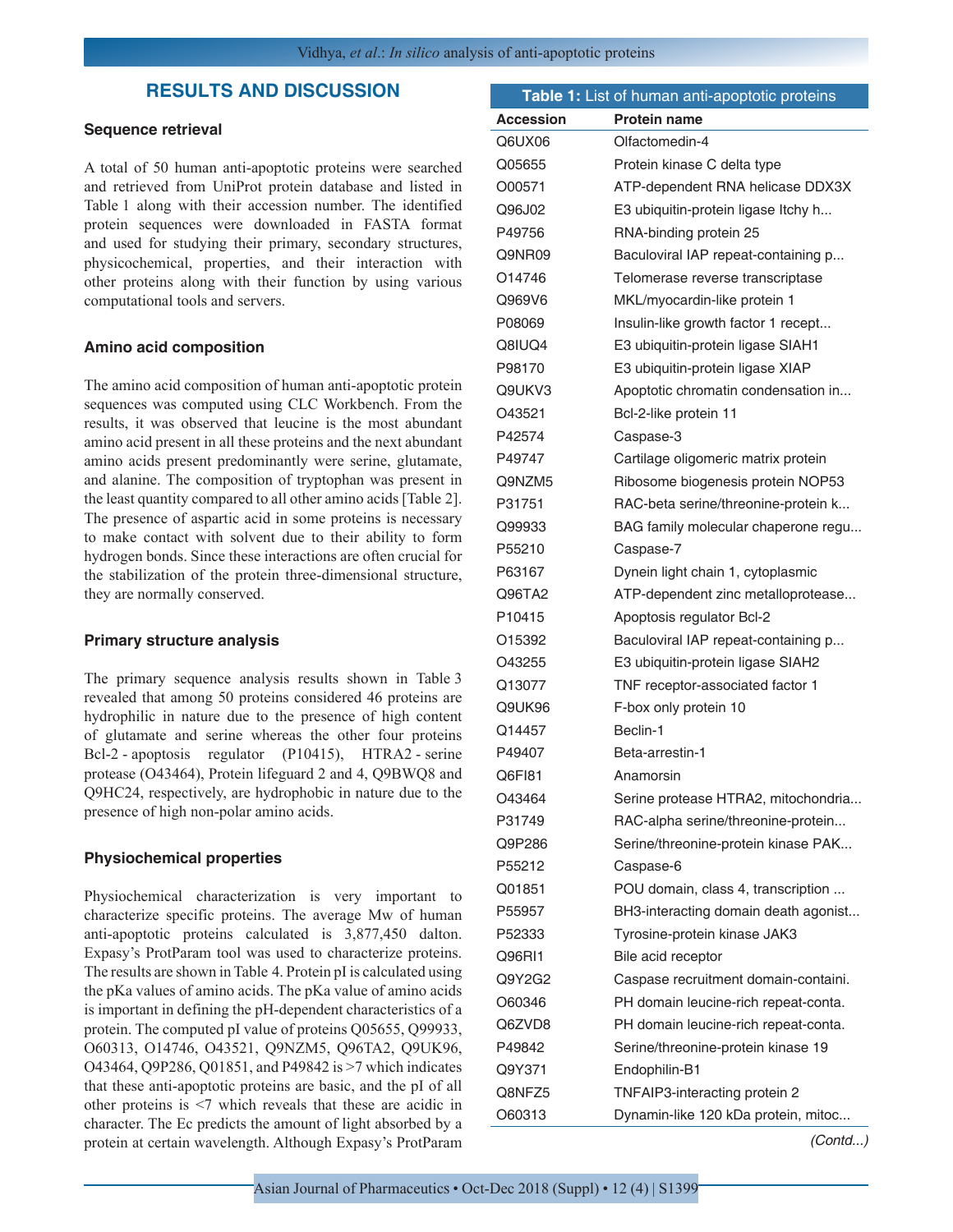| Table 1: (Continued) |                                     |  |  |  |  |  |  |
|----------------------|-------------------------------------|--|--|--|--|--|--|
| <b>Accession</b>     | <b>Protein name</b>                 |  |  |  |  |  |  |
| Q86WB0               | Nuclear-interacting partner of ALK  |  |  |  |  |  |  |
| Q9NR28               | Diablo homolog, mitochondrial       |  |  |  |  |  |  |
| Q9BWQ8               | Protein lifequard 2                 |  |  |  |  |  |  |
| Q07820               | Induced myeloid leukemia cell diffe |  |  |  |  |  |  |
| Q8IWZ3               | Ankyrin repeat and KH domain-contai |  |  |  |  |  |  |
| Q9HC24               | Protein lifequard 4                 |  |  |  |  |  |  |

computes the Ec for a range of 276, 278, 279, 280, and 282 nm wavelength, 280 nm is favored because proteins absorb strongly there. The extinction coefficient of anti-apoptotic proteins at 280 nm ranges at a maximum of 1.619 M–1 cm–1 with respect to the concentration of Cys, Trp, and Tyr. The computed EC values will help in the quantitative study of protein-protein and protein-ligand interactions in solution. Stability of anti-apoptotic proteins was studied by analyzing the values for II, AI, and GRAVY index. The II provides an estimate of the stability of the proteins in a test tube. A protein

|               |      |                  |      |          |     |                      |     |     |      |            |                |     |                                                         |     |      | Table 2: Amino acid composition of human anti-apoptotic proteins computed using CLC workbench |         |             |            |     |
|---------------|------|------------------|------|----------|-----|----------------------|-----|-----|------|------------|----------------|-----|---------------------------------------------------------|-----|------|-----------------------------------------------------------------------------------------------|---------|-------------|------------|-----|
| <b>Acc No</b> |      |                  |      |          |     |                      |     |     |      |            |                |     | Ala Cys Asp Glu Phe Gly His Ile Lys Leu Met Asn Pro Gln |     | Arg  | Ser                                                                                           | Thr Val |             | <b>Trp</b> | Tyr |
| Q6UX06        | 4.3  | 1                | 5.1  | 5.7      | 3.7 | 6.7                  | 1   | 4.3 | 5.3  | 10.6       | 2.2            | 6.9 | 4.1                                                     | 3.9 | 4.1  | 9.2                                                                                           | 6.9     | 8.2         | 1.2        | 5.7 |
| Q05655        | 5.8  | 3.1              | 5.9  | 7.2      | 6.8 | 6.7                  | 2.8 | 5.8 | 8.7  | 8.4        | 2.7            | 4.3 | 3.6                                                     | 3.8 | 4.9  | 5.5                                                                                           | 4.4     | 5.3         | 1.3        | 3   |
| O00571        | 5.6  | 1.1              | 7.3  | 6.2      | 4.7 | 11.5                 | 2.1 | 4.7 | 4.8  | 7.1        | 2.1            | 3.6 | 3.6                                                     | 3   | 8.3  | 11.3                                                                                          | 3.6     | 4.7         | 1.1        | 3.6 |
| Q96J02        | 3.5  | 1.7              | 5.1  | 7.3      | 4.8 | 7.4                  | 1.8 | 4.5 | 5.2  | 8.6        | 1.9            | 5.4 | 6.9                                                     | 5.3 | 6    | 7.6                                                                                           | 6.2     | 5.3         | 2.2        | 3.2 |
| P49756        | 5.1  | 0.7              | 7    | 17.6     | 1.8 | 3.4                  | 1.3 | 4.7 | 10.3 | 6.5        | $\overline{2}$ | 2.4 | 7.1                                                     | 2.8 | 13.2 | 5.2                                                                                           | 2.8     | 3.7         | 0.7        | 1.5 |
| Q9NR09        | 7.5  | 2.3              | 5    | 5.9      | 2.7 | 5.7                  | 3   | 4.6 | 4.7  | 12.8       | 2.2            | 3.9 | 5.6                                                     | 5   | 3.8  | 10.1                                                                                          | 6.3     | 6.4         | 1          | 1.8 |
| O14746        | 8.7  | 2.6              | 3    | 4        | 4.2 | 6.6                  | 3   | 2   | 3.5  | 13         | 1.1            | 1.9 | 7.7                                                     | 4.2 | 11   | 6.6                                                                                           | 5.1     | 7.8         | 1.6        | 2.5 |
| Q969V6        | 8.4  | 0.8              | 4.4  | 6.4      | 1.7 | 6                    | 1.9 | 2.7 | 5.5  | 12.1       | 1.8            | 1.7 | 12.9                                                    | 7.4 | 3.4  | 12                                                                                            | 5.3     | 4.4         | 0.2        | 0.9 |
| P08069        | 5.3  | 3.2              | 4.5  | 8.3      | 3.4 | 6.7                  | 1.7 | 5.3 | 5    | 8.5        | 2.9            | 6.2 | 5.9                                                     | 2.6 | 5.9  | 7.1                                                                                           | 5       | 6.4         | 1.5        | 4.6 |
| Q8IUQ4        | 7.4  | 6.4              | 3.5  | 5.3      | 4.6 | 6                    | 3.5 | 5   | 3.5  | 9.6        | 3.2            | 4.3 | 6.4                                                     | 5   | 4.3  | 7.1                                                                                           | 7.1     | 5           | 1.1        | 1.8 |
| P98170        | 6    | 4                | 5.2  | 7.4      | 5.4 | 6                    | 2.4 | 4.8 | 5.8  | 6.6        | $\overline{2}$ | 5.4 | 4.2                                                     | 4.6 | 5.8  | 7.8                                                                                           | 5.6     | 5           | 1.6        | 3.8 |
| Q9UKV3        | 6.1  | 0.5              | 4.8  | 14.8     | 0.9 | 4.8                  | 2.2 | 2.3 | 7.2  | 6.9        | 1              | 1.4 | 8.1                                                     | 5.4 | 11.2 | 11.3                                                                                          | 5.3     | 4.5         | 0.6        | 0.6 |
| O43521        | 8.6  | 2                | 4.5  | 5.6      | 4   | 6.1                  | 2.5 | 3   | 1    | 7.1        | 4              | 3   | 12.1                                                    | 6.1 | 10.1 | 10.6                                                                                          | 3       | 2.5         | 1          | 3   |
| P42574        | 4.3  | 2.9              | 7.2  | 7.2      | 5.4 | 5.8                  | 2.9 | 6.9 | 7.9  | 7.2        | 3.6            | 5.4 | 2.5                                                     | 1.4 | 5.1  | 9.4                                                                                           | 5.8     | 4.7         | 0.7        | 3.6 |
| P49747        | 6.2  | 6.1              | 12.9 | 4.5      | 3.4 | 9.4                  | 1.8 | 2.5 | 2.6  | 5          | 1.1            | 5.7 | 6.2                                                     | 6.7 | 6.2  | 4.8                                                                                           | 4.6     | 7.4         | 1.3        | 1.5 |
| Q9NZM5        | 9.8  | 0.4              | 4.4  | 9.6      | 2.9 | 6.1                  | 1.3 | 1.3 | 9    | 11.9       | 0.4            | 1.9 | 6.3                                                     | 6.7 | 12.6 | 4.8                                                                                           | 4.2     | 5           | 0.6        | 0.8 |
| P31751        | 5.4  | 1.5              | 6.2  | 8.9      | 5.4 | 5.6                  | 2.3 | 4.4 | 6.4  | 9.4        | 3.3            | 2.5 | 5.2                                                     | 3.1 | 7.3  | 5.4                                                                                           | 6       | 6.2         | 1.5        | 4   |
| Q99933        | 7.5  | 1.2              | 3.5  | 13.3     | 2   | 6.1                  | 1.4 | 3.2 | 7.2  | 9.3        | 2              | 2   | 5.2                                                     | 6.7 | 9.9  | 7.2                                                                                           | 6.7     | 5.2         | 0.3        | 0   |
| P55210        | 5.9  | 3.6              | 8.9  | 6.3      | 5.6 | 5.9                  | 2.3 | 5.6 | 8.3  | 6.6        | 2.3            | 4.6 | 4                                                       | 3.6 | 5    | 6.9                                                                                           | 5       | 5.9         | 0.7        | 3   |
| P63167        | 7.9  | 3.4              | 5.6  | 7.9      | 5.6 | 4.5                  | 4.5 | 7.9 | 11.2 | 4.5        | 3.4            | 4.5 | 1.1                                                     | 4.5 | 2.2  | 4.5                                                                                           | 4.5     | 5.6         | 1.1        | 5.6 |
| Q96TA2        | 6.5  | 0.6              | 4.8  | 7        | 5   | 6.6                  | 2.6 | 6.1 |      | 7.4 10.1   | 2.7            | 4.1 | 4.7                                                     | 3.8 | 5.4  | 7.8                                                                                           | 6.2     | 6.1         | 0.6        | 1.9 |
| P10415        | 11.3 | 0.8              | 5    | 4.2      | 5   | 9.2                  | 3.8 | 2.9 | 1.7  | 9.2        | 2.9            | 2.5 | 8                                                       | 2.5 | 7.1  | 6.3                                                                                           | 5       | 6.7         | 2.5        | 3.3 |
| O15392        | 9.2  | 4.2              | 4.9  | 13.4     | 7.7 | 4.2                  | 2.8 | 3.5 | 11.3 | 7.7        | 2.1            | 3.5 | 7                                                       | 2.8 | 4.2  | 2.8                                                                                           | 4.9     | 1.4         | 2.1        | 0   |
| O43255        | 10.8 | 5.9              | 2.8  | 4.6      | 3.4 | 7.4                  | 4.6 | 4.6 | 3.4  | 8          | 2.5            | 3.4 | 9                                                       | 4.6 | 3.4  | 7.7                                                                                           | 5.9     | 5.2         | 0.9        | 1.9 |
| Q13077        | 7.7  | 4.1              | 4.1  | 8.4      | 4.6 | 6.3                  | 2.4 | 2.6 | 5    | 12         | 1.9            | 3.1 | 5.8                                                     | 6   | 5.5  | 8.7                                                                                           | 4.3     | 5           | 0.7        | 1.7 |
| Q9UK96        | 5.6  | 2.8              | 4    | 5.9      | 3.2 | 9.6                  | 2.9 | 7   | 4.5  | 8.9        | 1.4            | 6.5 | 4.4                                                     | 4   | 6.3  | 8.7                                                                                           | 4       | 6.6         | 1.4        | 2.4 |
| Q14457        | 4.7  | 2                | 5.3  | 11.3     | 4.7 | 5.3                  | 1.3 | 3.1 | 6.4  | 10.9       | 2.9            | 5.3 | 2.9                                                     | 7.1 | 4.9  | 6.4                                                                                           | 6.7     | 4.7         | 1.6        | 2.4 |
| P49407        | 5.5  | 1.7              | 7.4  | 8.4      | 3.8 | 5.5                  | 2.2 | 3.6 | 8.4  | 10         | 1.2            | 4.5 | 7.2                                                     | 2.4 | 5.7  | 4.1                                                                                           | 6.5     | 8.9         | 0          | 3.1 |
| Q6FI81        | 8.7  | 3.2 <sub>2</sub> | 6.1  | 8.3      | 2.6 | 6.4                  | 1.6 | 3.2 | 9    | $12.2$ 1.6 |                | 3.2 | 5.4                                                     | 3.2 | 3.2  | 10.9                                                                                          | 3.5     | 6.4         | 0.6        | 0.6 |
| O43464        |      | 10.7 0.2 4.1     |      | 4.6      | 2   | 9.8                  | 1.3 | 5   | 1.3  | 9.8        | 1.3            | 2.4 | 7.4                                                     | 3.5 | 9.6  | 7.2                                                                                           | 7       | 9.6         | 1.3        | 1.7 |
| P31749        | 5.2  | 1.5              | 5.8  | 10.2 5.6 |     | 6.3                  | 2.7 | 4.2 | 7.5  | 8.5        | 3.3            | 2.7 | 4.6                                                     | 3.5 | 6.3  | 4.8                                                                                           | 6.3     | 5.8         | 1.5        | 3.8 |
| Q9P286        | 4.7  | 1.1              | 5.4  | 5.4      | 3.1 | 6.1                  | 3.8 | 3.9 | 5.7  | 8.2        | 2.9            | 2.2 | 7.8                                                     | 4.9 | 5.6  | 13.2                                                                                          | 5       | 5           | 1          | 5   |
| P55212        | 6.5  | 3.4              | 6.8  | 6.8      | 6.1 | 6.5                  | 4.1 | 4.4 | 6.8  | 8.9        | 2.4            | 3.8 | 3.4                                                     | 2.4 | 5.8  | 6.1                                                                                           | 5.5     | 6.1         | 0.7        | 3.4 |
| Q01851        |      | 16.2 1.2 2.6     |      |          |     | 4.5 2.4 13.4 6.4 2.9 |     |     | 5    | 8.6        | 2.9            | 2.6 | 7.6                                                     | 3.3 | 3.8  | 8.1                                                                                           |         | $3.3$ $3.6$ | 0.5        | 1   |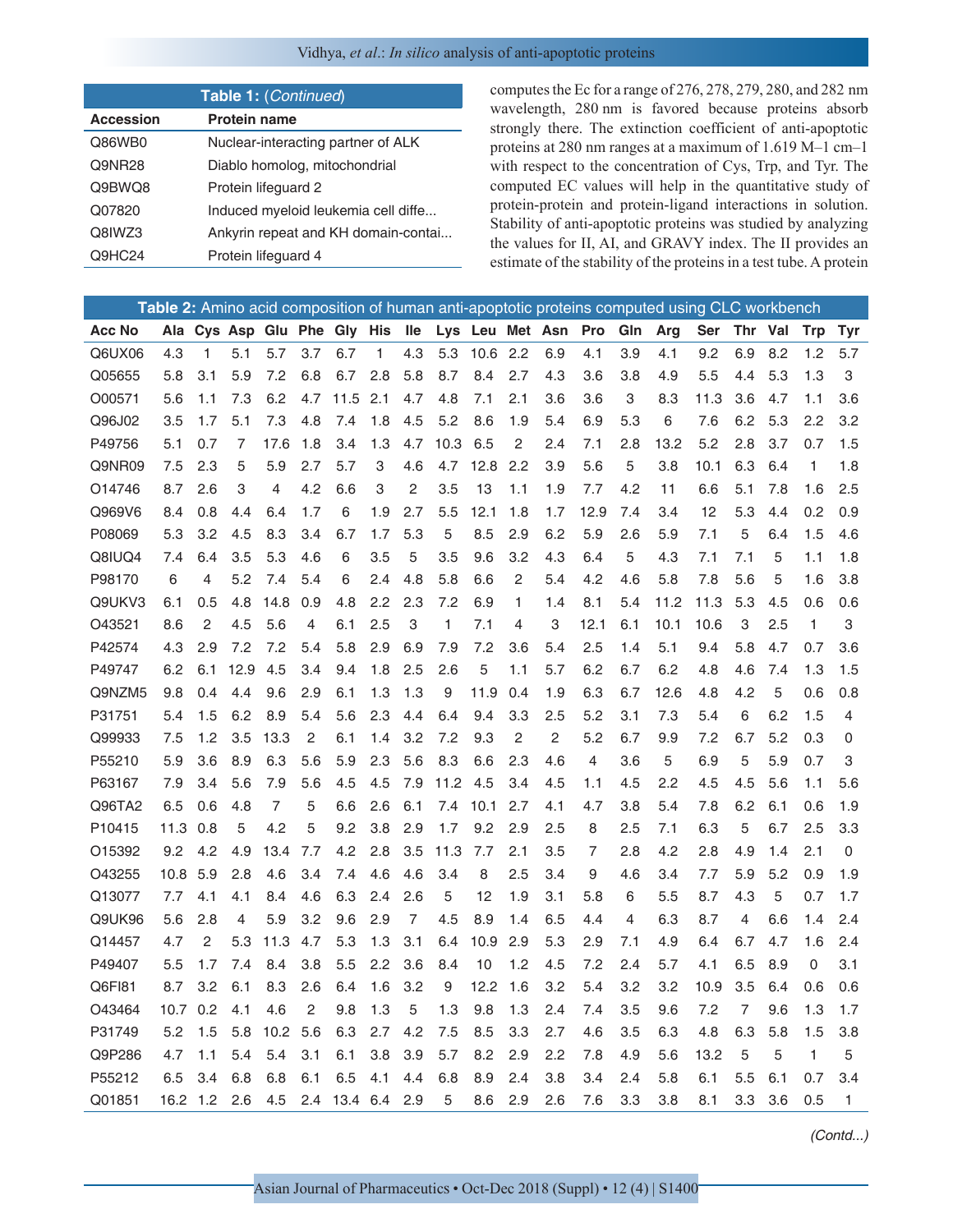|               |      |                |     |                |                 |                 |               |     |                | Table 2: (Continued) |                |                |                |     |                                                             |      |                |                |                 |                |
|---------------|------|----------------|-----|----------------|-----------------|-----------------|---------------|-----|----------------|----------------------|----------------|----------------|----------------|-----|-------------------------------------------------------------|------|----------------|----------------|-----------------|----------------|
| <b>Acc No</b> |      |                |     |                |                 |                 |               |     |                |                      |                |                |                |     | Ala Cys Asp Glu Phe Gly His Ile Lys Leu Met Asn Pro Gln Arg |      | Ser Thr Val    |                | Trp Tyr         |                |
| P55957        | 6.7  | 1.5            | 7.7 | 7.2            | 2.6             | 5.1             | 2.6           | 3.6 |                | 2.1 14.4 2.6         |                | 6.7            | 3.1            | 4.6 | 9.2                                                         | 8.7  | 4.6            | 5.1            | 0.5             | 1.5            |
| P52333        | 7.8  | 2.8            | 5.2 | 5.9            | 4.1             | $\overline{7}$  | 3.3           | 3.3 |                | 3.7 13.4 1.8         |                | 1.3            | 6.9            | 4.7 | 6.9                                                         | 7.9  | 3.4            | 6.4            | $1.3$ 2.7       |                |
| Q96RI1        | 4.5  | 3.5            | 3.5 | 9.3            | 3.9             | 5.4             | 2.7           | 4.5 |                | 6.8 9.5              | 4.7            | 3.9            | 4.9            | 6.6 | 5.1                                                         | 6.4  | 5.6            | 4.9            | 0.6             | - 3.7          |
| Q9Y2G2        | 5.6  | 0.7            | 5.1 | 8.8            | 4.9             | 5.6             | 3.5           | 4.4 |                | 4.6 11.6 2.1         |                | 3.5            | 5.6            | 4.6 | 4.2                                                         | 8.4  | 3.9            | 7.9            | $1.6$ 3.5       |                |
| O60346        | 9.6  | 2.4            | 4.3 | 6.9            | 2.4             |                 | $7.2$ 2.5     | 3.1 |                | $3.9$ 11.4 1.6       |                | $\overline{4}$ | 8.7            | 4.7 | 5.6                                                         | 9.3  | 4              | 6.3            | 0.5             | 1.7            |
| Q6ZVD8        | 4.9  | 3              | 5   | $\overline{7}$ | 2.6             | 5.5             | 2.9           | 3.9 | $\overline{4}$ | 14.5                 | $\overline{2}$ | 5.3            | 5              | 4.4 | 4.9                                                         | 9.1  | $\overline{7}$ | 6              | 0.5             | 2.2            |
| P49842        | 7.6  | 1.9            | 5.7 | 4.6            | 4.6             | 9.8             | $2.2^{\circ}$ | 4.1 | 3.5            | 9                    | 1.4            | 0.8            | 6.8            | 4.6 | 10.9                                                        | 6    | 5.2            | 7.9            | 1.6             | 1.9            |
| Q9Y371        | 8.5  | 1.4            | 4.9 | 7.9            | 3               | 5.2             | 1.1           | 4.9 | 6.8            | 12.1                 | 2.5            | 6              | 3.3            | 4.9 | 4.9                                                         | 7.4  | 7.1            | 4.1            | 0.5             | -3.3           |
| Q8NFZ5        | 12.1 | 2.3            | 4.9 | 11.9           | 0.7             | 5.6             | 3.7           | 2.1 |                | $3.3$ 11.4 2.1       |                | 1.6            | 3.5            | 9.3 | 11.4                                                        | 5.1  | 2.8            | $\overline{4}$ | 0.9             | 1.2            |
| O60313        | 5.5  | 1.             | 5.9 | 9.2            | 3.8             |                 | $3.4$ 2.8 5.3 |     |                | 8.9 10.5 2.1         |                | 3.9            | 3.3            | 4.9 | 6.5                                                         | 6.9  | 5.3            | 6.6            | $1.9$ 2.4       |                |
| Q86WB0        | 6.8  | $\overline{4}$ | 5.6 | 7.6            | $\overline{4}$  | 5.4             | 1.4           | 3   | 5              | $9.4$ 2.2            |                | 0.8            | 7.8            | 4.4 | 6.2                                                         | 13.3 | 6.2            | 4.6            | $2.2 \quad 0.4$ |                |
| Q9NR28        | 10.5 | 1.7            |     | $1.7$ 11.7 2.5 |                 | 2.9             | 2.1           | 4.2 |                | 5.4 9.6              | 2.5            | 1.3            | 1.7            | 6.3 | 5.9                                                         | 8.8  | $9.2\quad 6.7$ |                | 1.7             | 3.8            |
| Q9BWQ8        | 8.5  | 1.9            | 3.2 | 3.2            |                 | 8.2 6.3 1.9 3.5 |               |     |                | 2.8 13.3 1.9         |                | 2.5            | 6              | 3.8 | 2.5                                                         | 7.3  | 8.2 7.9        |                | 1.9             | 5.1            |
| Q07820        |      | $10.6\quad0.6$ | 4.6 | 8.9            | 3.1             | $11.7$ 1.1      |               | 4.6 | 3.7            | 10                   | 1.7            | 2.6            | 6.6            | 1.7 | 8                                                           | 6    | 5.7            | 6.6            | 0.9             | 1.4            |
| Q8IWZ3        | 9.4  | 1.4            | 5   | 6.3            | 2.4 7.7 2.9 3.5 |                 |               |     | 4.9            | 9.1                  | 1.9            | 4.9            | $\overline{7}$ | 5   | 3.5                                                         | 10.1 | 7.1            | 6.6            | 0.4             | $\overline{1}$ |
| Q9HC24        | 6.7  | 0.6            | 3.3 |                | $3.3$ 11.1      | 4.4             | 1.7           | 6.1 |                | 3.3 17.8 1.7         |                | 1.7            | 2.8            | 1.7 | 3.3                                                         | 8.3  | 7.8            | 8.3            | 0.6             | 5.6            |
|               |      |                |     |                |                 |                 |               |     |                |                      |                |                |                |     |                                                             |      |                |                |                 |                |

whose II is smaller than 40 is predicted as stable, a value above 40 predicts that the protein may be unstable. This study results showed that the II value of seven proteins Q6UX06, P31751, P55210, Q14457, P49407, P31749, and P55212 are in the range of  $30.03-39.29$  (II < 40) indicating that these proteins are stable while the rest are unstable  $(II > 40)$ . The AI is a parameter for estimating thermal stability of a protein directly associating with the mole fraction of aliphatic side chains (Alanine, isoleucine, leucine, and valine) in the protein. In this study, high AI values of proteins (55.3–129.87) imply high thermostability of these proteins. The GRAVY value for a protein or a peptide is calculated by adding the hydropathy values (Kyte and Doolittle, 1982) of each amino acid residues and dividing by the number of residues in the sequence or length of the sequence. GRAVY index indicates the solubility of proteins, increasing positive score indicates a greater hydrophobicity. A low GRAVY value deciphers that there is better interaction between protein and water. The GRAVY index of anti-apoptotic proteins is ranging from -1.481 to 0.853.

#### **Conserved motif identification**

A motif occurrence is defined as a position in the sequence whose match to the motif has position  $P < 0.0001$ . For finding the conserved motifs present in these anti-apoptotic proteins MEME tool was used. MEME discovers novel, Ungapped motifs (recurring, fixed-length patterns) in these sequences. Weak hits are not displayed. Therefore, in this study, five significant conserved motifs were identified [Figure 1]. All the motif matches shown here have a position  $P \le 0.0001$  and sequences with an  $E \le 10$  are shown in the result.

| Table 3: Primary structure analysis of human<br>anti-apoptotic proteins |                              |                              |  |  |  |  |  |  |
|-------------------------------------------------------------------------|------------------------------|------------------------------|--|--|--|--|--|--|
| <b>Accession</b>                                                        | % of hydrophobic<br>residues | % of hydrophilic<br>residues |  |  |  |  |  |  |
| Q6UX06                                                                  | 40.20                        | 48.04                        |  |  |  |  |  |  |
| Q05655                                                                  | 39.05                        | 47.63                        |  |  |  |  |  |  |
| O00571                                                                  | 33.54                        | 50.30                        |  |  |  |  |  |  |
| Q96J02                                                                  | 34.11                        | 49.95                        |  |  |  |  |  |  |
| P49756                                                                  | 26.10                        | 62.63                        |  |  |  |  |  |  |
| Q9NR09                                                                  | 38.91                        | 47.56                        |  |  |  |  |  |  |
| O14746                                                                  | 40.81                        | 42.32                        |  |  |  |  |  |  |
| Q969V6                                                                  | 32.22                        | 48.12                        |  |  |  |  |  |  |
| P08069                                                                  | 37.89                        | 46.31                        |  |  |  |  |  |  |
| Q8IUQ4                                                                  | 37.59                        | 43.62                        |  |  |  |  |  |  |
| P98170                                                                  | 35.41                        | 50.30                        |  |  |  |  |  |  |
| Q9UKV3                                                                  | 22.97                        | 63.61                        |  |  |  |  |  |  |
| O43521                                                                  | 33.33                        | 46.46                        |  |  |  |  |  |  |
| P42574                                                                  | 36.46                        | 52.35                        |  |  |  |  |  |  |
| P49747                                                                  | 28.40                        | 49.93                        |  |  |  |  |  |  |
| Q9NZM5                                                                  | 32.85                        | 54.39                        |  |  |  |  |  |  |
| P31751                                                                  | 39.50                        | 48.23                        |  |  |  |  |  |  |
| Q99933                                                                  | 29.56                        | 57.97                        |  |  |  |  |  |  |
| P55210                                                                  | 35.65                        | 50.82                        |  |  |  |  |  |  |
| P63167                                                                  | 41.57                        | 49.44                        |  |  |  |  |  |  |
| Q96TA2                                                                  | 39.07                        | 49.03                        |  |  |  |  |  |  |
| P10415                                                                  | 43.93                        | 38.08                        |  |  |  |  |  |  |
| O15392                                                                  | 33.80                        | 50.71                        |  |  |  |  |  |  |
| O43255                                                                  | 37.35                        | 40.43                        |  |  |  |  |  |  |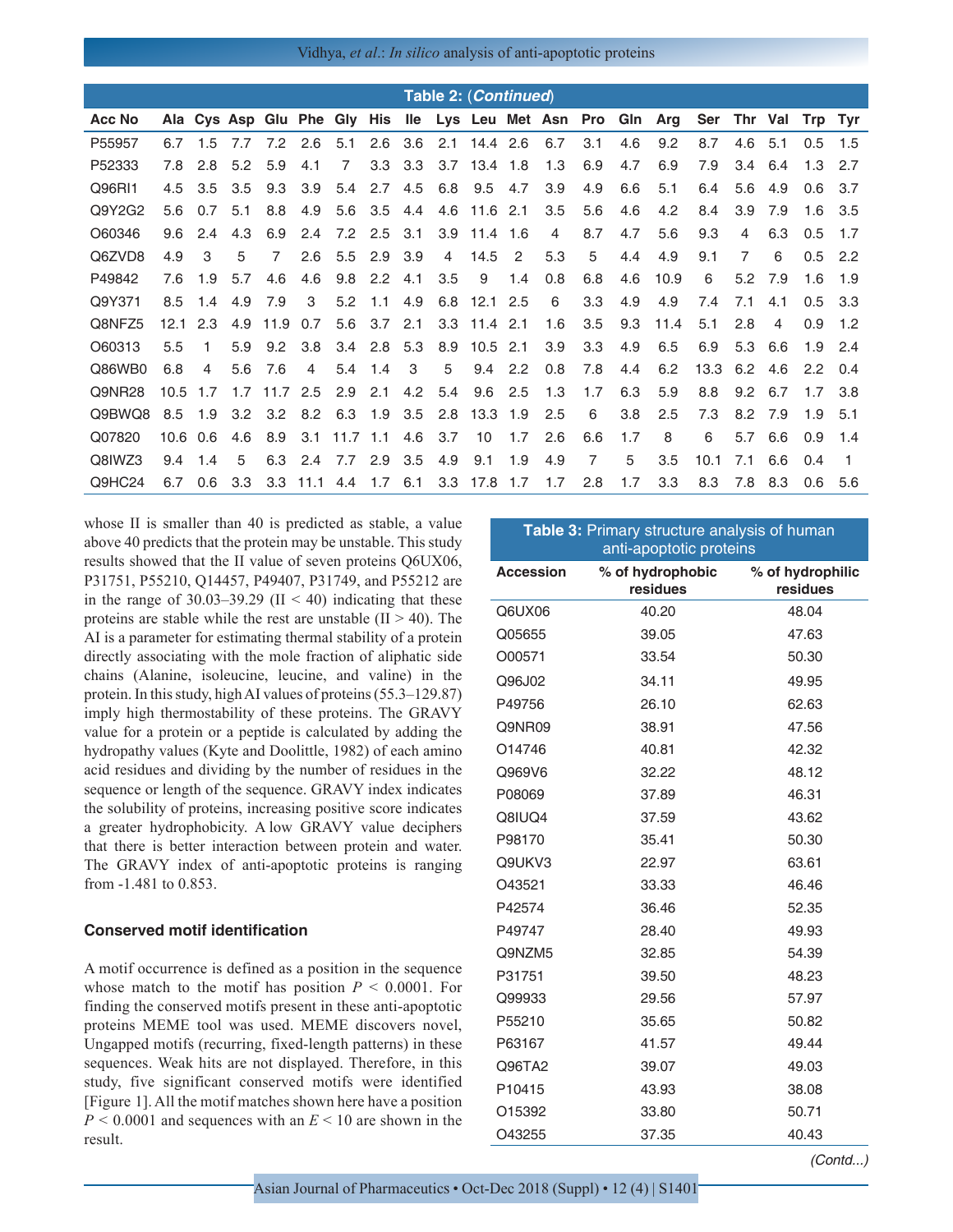|                  | Table 3: (Continued)         |                              |
|------------------|------------------------------|------------------------------|
| <b>Accession</b> | % of hydrophobic<br>residues | % of hydrophilic<br>residues |
| Q13077           | 36.30                        | 47.60                        |
| Q9UK96           | 36.51                        | 46.65                        |
| Q14457           | 34.89                        | 54.89                        |
| P49407           | 36.13                        | 49.52                        |
| Q6F181           | 35.90                        | 49.04                        |
| O43464           | 41.49                        | 41.05                        |
| P31749           | 37.92                        | 49.79                        |
| Q9P286           | 33.80                        | 51.18                        |
| P55212           | 38.57                        | 48.12                        |
| Q01851           | 37.95                        | 39.86                        |
| P55957           | 36.92                        | 53.33                        |
| P52333           | 40.84                        | 42.44                        |
| Q96RI1           | 36.42                        | 49.79                        |
| Q9Y2G2           | 41.53                        | 46.63                        |
| O60346           | 36.58                        | 45.08                        |
| Q6ZVD8           | 36.74                        | 49.74                        |
| P49842           | 38.04                        | 43.48                        |
| Q9Y371           | 38.91                        | 51.23                        |
| Q8NFZ5           | 34.50                        | 54.08                        |
| O60313           | 38.02                        | 54.17                        |
| Q86WB0           | 32.47                        | 50.40                        |
| Q9NR28           | 41.42                        | 52.30                        |
| Q9BWQ8           | 50.32                        | 35.44                        |
| Q07820           | 38.86                        | 42.28                        |
| Q8IWZ3           | 34.31                        | 49.65                        |
| Q9HC24           | 57.78                        | 34.44                        |

## **Functional analysis**

Cysteine residues are important for determining the thermostability of proteins. The disulfide bonds that connect these cysteine residues are significant in the protein folding and stability, which are generated between the thiol groups of cysteine residues by oxidative folding process. In this study, the cysteine residues in the proteins were determined using CYS\_REC server. The results revealed that among 50 proteins considered, 27 proteins contain cysteine residues connected by ss bonds [Table 5]. The presence of these disulfide bridges is regarded as a positive factor for stability at the molecular level.

#### **Secondary structure prediction**

The secondary structure of human anti-apoptotic protein sequences was predicted using SOPMA server. This tool evaluates the percentage of alpha helices, extended strand, beta turn, and random coils with an output width of 70. From the computed percentage of each conformation,



**Figure 1:** Conserved motifs identified using Multiple EM for Motif Elicitation tool

it is observed that in most proteins the percentage of the random coil was much greater than the percentage of other conformations such as helix, sheet, and turn. This high coiled structural content might be due to the presence of flexible glycine and hydrophobic proline amino acids. Proline has a special property of creating kinks in polypeptide chains and disrupting ordered secondary structure, thus results in coiling. No disordered protein binding sites were discovered. However, in few protein sequences (accession no: P49756, O14746, Q99933, P63167, Q96TA2, P10415, O15392, Q13077, Q14457, P55957, Q6ZVD8, Q9Y371, Q8NFZ5, O60313, Q9NR28, Q07820, and Q9HC24), the percentage of alpha helix was found to be higher than the percentage of random coils which might be due to the presence of high alanine content.

## **Multiple sequence alignment and phylogenetic analysis**

Multiple sequence alignment is an important requisite for the evaluation of families of proteins and phylogenetic reestablishment. In this study, the evolutionary analysis was conducted in MEGA, and the results were inferred using the MP method. Analyzes were conducted using the Poisson correction model. The MP tree was obtained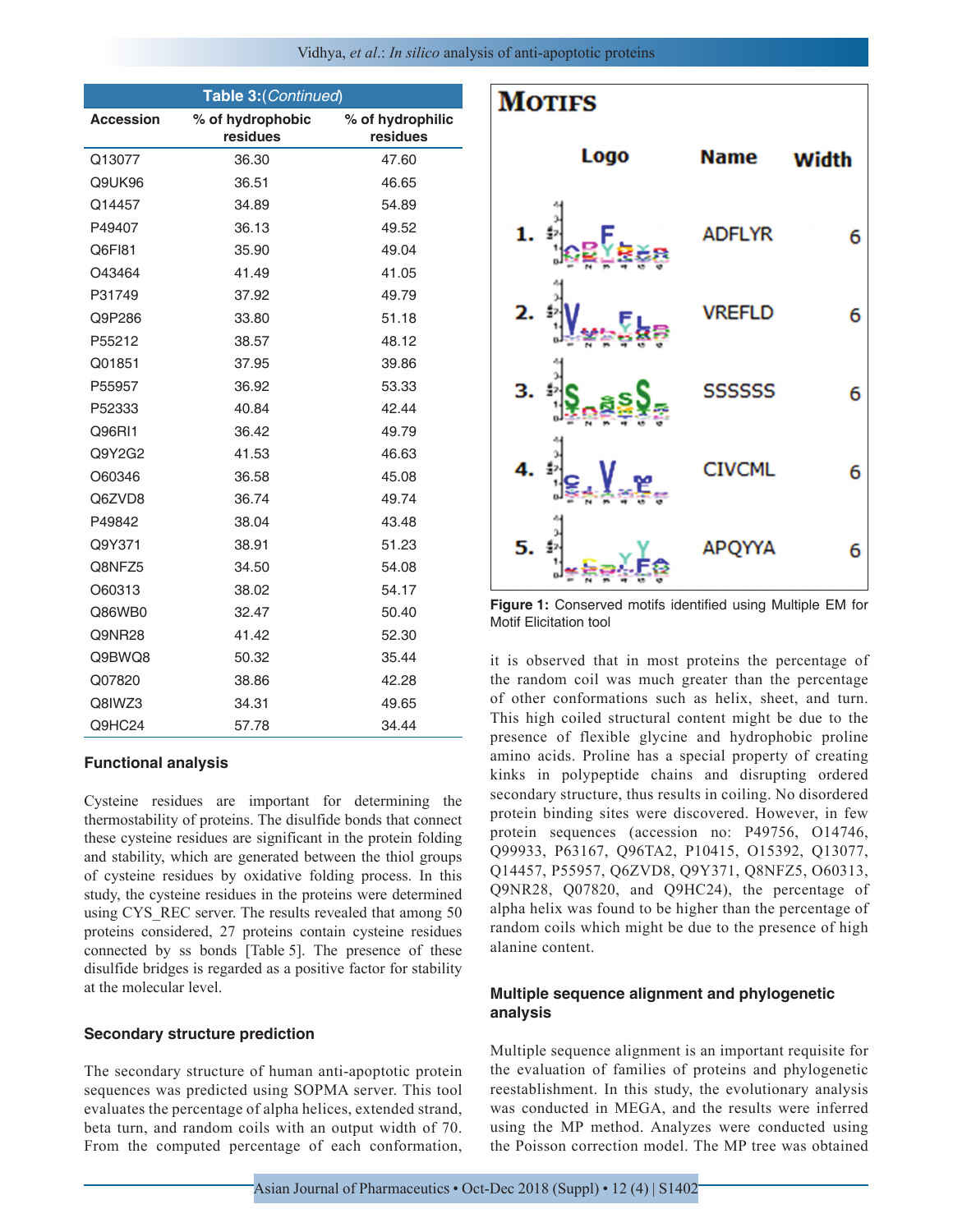

**Figure 2:** Bootstrap phylogenetic tree of human anti-apoptotic proteins using the maximum parsimony method

using the subtree-pruning-regrafting algorithm with search level 1 in which the initial trees were obtained by the random addition of sequences (10 replicates). The analysis involved 50 amino acid sequences. All positions



**Figure 3:** A map of protein-protein interaction networks constructed for human anti-apoptotic proteins using Cytoscape

containing gaps and missing data were eliminated. There were a total of 49 positions in the final dataset. The most parsimonious tree with length  $= 1567$  is shown in Figure 2. The consistency index, the retention index, and the composite index were found to be 0.439694, 0.323575, and 0.142274 for all sites and parsimony informative sites.

## **Protein-protein interaction**

Many proteins interact with each other and form a PPIN. PPIN helps in understanding their metabolic pathways, signaling cascades and also discover the function of newly identified proteins. In PPIN, a node indicates a protein and a connecting edge represents their interaction. Many proteins interact with very few proteins while some proteins have a very large number of connectivity. Proteins with large number of interactions are called hubs and their characterization is highly important for understanding cellular functions as these are the principal agents in the interaction network and affect its function and stability. In this study, the PPIN of human anti-apoptotic proteins was studied using Cytoscape tool and the top 10 hub proteins among them were identified using various network parameters such as gene proximity, gene fusion events, gene coexpression data, phylogenetic profiling, interacting protein domains, and GO. The complete PPIN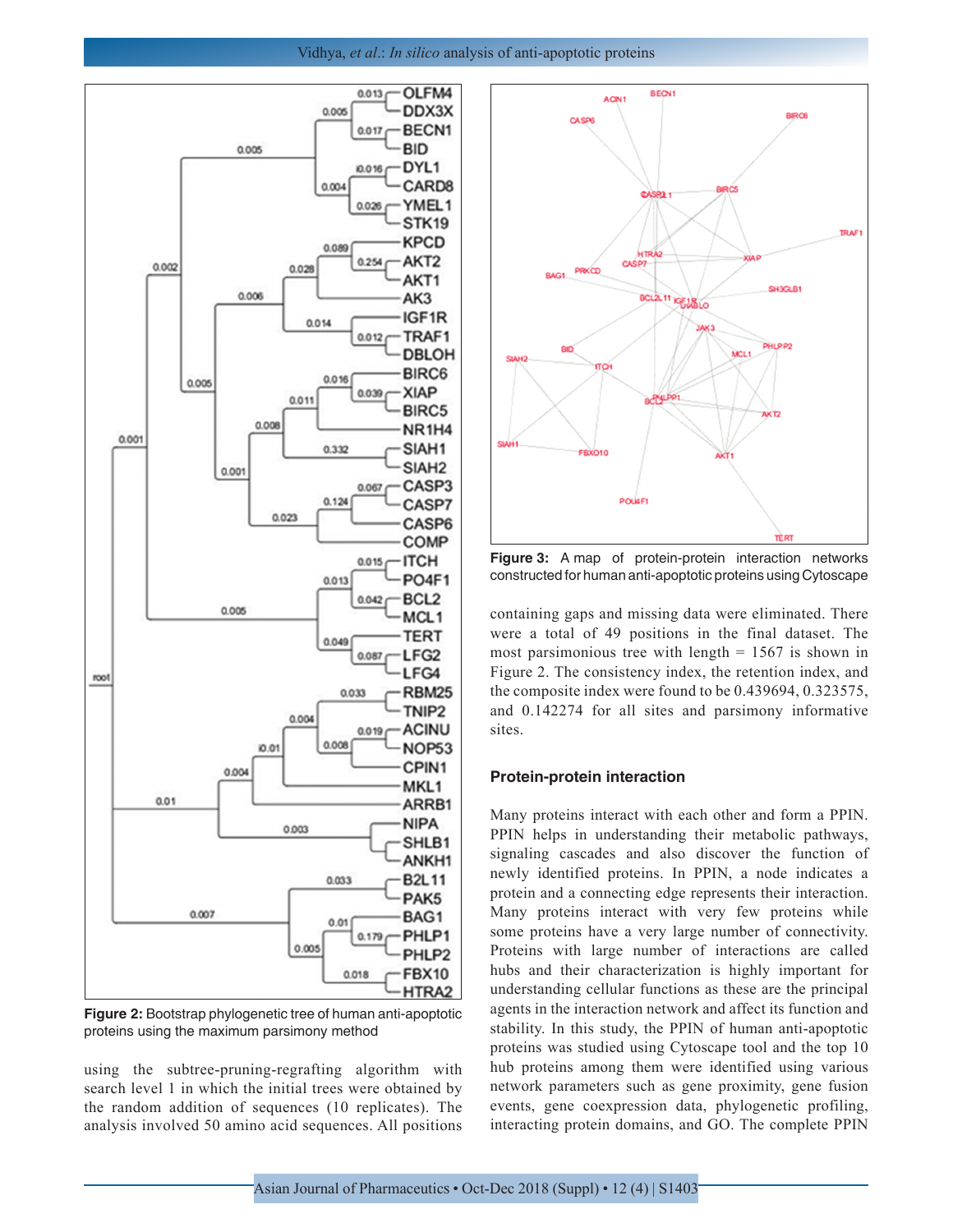|         |        |          |      |         | Table 4: Physicochemical characterization of anti-apoptotic proteins using ProtParm tool |     |      |      |              |
|---------|--------|----------|------|---------|------------------------------------------------------------------------------------------|-----|------|------|--------------|
| Acc. No | Length | Mol. Wt  | pl   | Asp+Glu | Arg+Lys                                                                                  | EC  | Ш    | AI   | <b>GRAVY</b> |
| Q6UX06  | 510    | 57279.8  | 5.5  | 55.0    | 48.0                                                                                     | 1.3 | 30.0 | 86.3 | $-0.3$       |
| Q05655  | 676    | 77505.0  | 7.9  | 89.0    | 92.0                                                                                     | 1.0 | 42.5 | 76.6 | $-0.4$       |
| O00571  | 662    | 73243.4  | 6.7  | 89.0    | 87.0                                                                                     | 1.0 | 49.4 | 65.1 | $-0.6$       |
| Q96J02  | 903    | 102802.8 | 5.9  | 112.0   | 101.0                                                                                    | 1.5 | 47.7 | 70.4 | $-0.6$       |
| P49756  | 843    | 100185.5 | 6.1  | 207.0   | 198.0                                                                                    | 0.5 | 59.3 | 59.7 | $-1.5$       |
| Q9NR09  | 4857   | 530254.9 | 5.7  | 527.0   | 409.0                                                                                    | 0.7 | 49.9 | 93.9 | $-0.1$       |
| O14746  | 1132   | 126996.7 | 10.5 | 79.0    | 165.0                                                                                    | 1.1 | 54.8 | 89.9 | $-0.2$       |
| Q969V6  | 931    | 98919.0  | 5.6  | 101.0   | 83.0                                                                                     | 0.2 | 74.8 | 79.0 | $-0.5$       |
| P08069  | 1367   | 154793.1 | 5.6  | 175.0   | 149.0                                                                                    | 1.4 | 48.0 | 77.6 | $-0.4$       |
| Q8IUQ4  | 282    | 31122.9  | 6.4  | 25.0    | 22.0                                                                                     | 0.8 | 45.9 | 78.6 | $-0.1$       |
| P98170  | 497    | 56684.9  | 6.2  | 63.0    | 58.0                                                                                     | 1.3 | 42.6 | 65.4 | $-0.5$       |
| Q9UKV3  | 1341   | 151861.5 | 6.1  | 264.0   | 246.0                                                                                    | 0.4 | 77.0 | 55.1 | $-1.3$       |
| O43521  | 198    | 22171.0  | 8.4  | 20.0    | 22.0                                                                                     | 0.9 | 95.1 | 55.3 | $-0.7$       |
| P42574  | 277    | 31607.9  | 6.1  | 40.0    | 36.0                                                                                     | 0.8 | 40.4 | 72.9 | $-0.5$       |
| P49747  | 757    | 82860.5  | 4.4  | 132.0   | 67.0                                                                                     | 0.9 | 42.4 | 57.0 | $-0.7$       |
| Q9NZM5  | 478    | 54389.2  | 10.3 | 67.0    | 103.0                                                                                    | 0.4 | 61.3 | 75.8 | $-1.0$       |
| P31751  | 481    | 55768.8  | 6.0  | 73.0    | 66.0                                                                                     | 1.2 | 35.1 | 77.0 | $-0.5$       |
| Q99933  | 345    | 38778.8  | 7.7  | 58.0    | 59.0                                                                                     | 0.1 | 69.4 | 71.3 | $-0.9$       |
| P55210  | 303    | 34276.8  | 5.7  | 46.0    | 40.0                                                                                     | 0.7 | 31.2 | 70.8 | $-0.5$       |
| P63167  | 89     | 10365.9  | 6.9  | 12.0    | 12.0                                                                                     | 1.2 | 42.7 | 72.4 | $-0.4$       |
| Q96TA2  | 773    | 86455.3  | 8.9  | 91.0    | 99.0                                                                                     | 0.6 | 44.7 | 87.2 | $-0.3$       |
| P10415  | 239    | 26265.9  | 6.8  | 22.0    | 21.0                                                                                     | 1.7 | 51.6 | 78.0 | $-0.1$       |
| O15392  | 142    | 16388.7  | 5.7  | 26.0    | 22.0                                                                                     | 1.0 | 50.0 | 57.2 | $-0.7$       |
| O43255  | 324    | 34614.7  | 6.7  | 24.0    | 22.0                                                                                     | 0.7 | 49.7 | 75.4 | $-0.1$       |
| Q13077  | 416    | 46163.6  | 5.8  | 52.0    | 44.0                                                                                     | 0.6 | 51.1 | 79.5 | $-0.3$       |
| Q9UK96  | 956    | 105195.5 | 8.5  | 94.0    | 103.0                                                                                    | 1.0 | 45.6 | 86.8 | $-0.3$       |
| Q14457  | 450    | 51896.3  | 4.8  | 75.0    | 51.0                                                                                     | 1.1 | 39.3 | 72.8 | $-0.7$       |
| P49407  | 418    | 47065.7  | 5.8  | 66.0    | 59.0                                                                                     | 0.4 | 37.1 | 84.4 | $-0.5$       |
| Q6FI81  | 312    | 33582.3  | 5.4  | 45.0    | 38.0                                                                                     | 0.4 | 47.8 | 87.2 | $-0.3$       |
| O43464  | 458    | 48840.9  | 10.1 | 40.0    | 50.0                                                                                     | 0.9 | 43.1 | 96.5 | $-0.1$       |
| P31749  | 480    | 55686.4  | 5.8  | 77.0    | 66.0                                                                                     | 1.2 | 35.5 | 71.7 | $-0.6$       |
| Q9P286  | 719    | 80744.9  | 8.2  | 78.0    | 81.0                                                                                     | 1.1 | 47.5 | 66.4 | $-0.6$       |
| P55212  | 293    | 33310.0  | 6.5  | 40.0    | 37.0                                                                                     | 0.8 | 37.8 | 76.2 | $-0.4$       |
| Q01851  | 419    | 42697.3  | 9.2  | 30.0    | 37.0                                                                                     | 0.4 | 49.2 | 71.3 | $-0.3$       |
| P55957  | 195    | 21994.7  | 5.3  | 29.0    | 22.0                                                                                     | 0.5 | 60.7 | 91.5 | $-0.5$       |
| P52333  | 1124   | 125098.9 | 6.8  | 125.0   | 120.0                                                                                    | 1.0 | 52.2 | 91.6 | $-0.1$       |
| Q96RI1  | 486    | 55914.3  | 6.4  | 62.0    | 58.0                                                                                     | 0.8 | 55.3 | 73.4 | $-0.5$       |
| Q9Y2G2  | 431    | 48932.5  | 5.1  | 60.0    | 38.0                                                                                     | 1.2 | 46.7 | 90.9 | $-0.3$       |
| O60346  | 1717   | 184672.4 | 5.9  | 192.0   | 163.0                                                                                    | 0.5 | 65.6 | 84.4 | $-0.3$       |
| Q6ZVD8  | 1323   | 146751.1 | 5.5  | 159.0   | 118.0                                                                                    | 0.6 | 53.1 | 94.1 | $-0.2$       |
| P49842  | 368    | 40915.9  | 9.8  | 38.0    | 53.0                                                                                     | 1.1 | 49.5 | 81.3 | $-0.3$       |
| Q9Y371  | 365    | 40796.3  | 5.8  | 47.0    | 43.0                                                                                     | 0.7 | 41.1 | 86.7 | $-0.4$       |
| Q8NFZ5  | 429    | 48699.6  | 6.0  | 72.0    | 63.0                                                                                     | 0.6 | 60.4 | 76.3 | $-0.9$       |
| O60313  | 960    | 111630.7 | 7.9  | 145.0   | 147.0                                                                                    | 1.2 | 44.3 | 86.3 | $-0.6$       |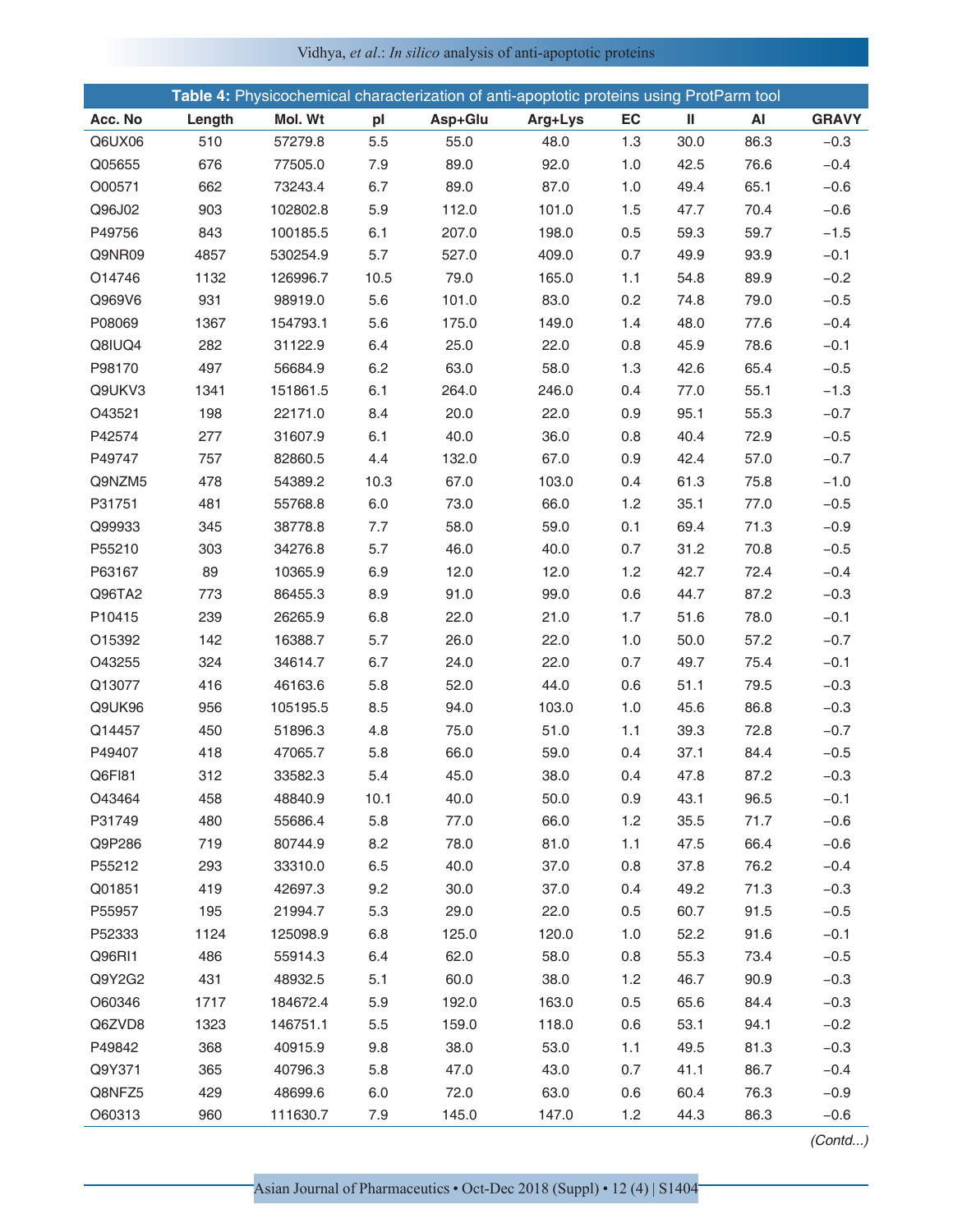| Table 4: (Continued) |        |          |     |         |         |     |      |       |              |
|----------------------|--------|----------|-----|---------|---------|-----|------|-------|--------------|
| Acc. No              | Length | Mol. Wt  | pl  | Asp+Glu | Arg+Lys | EC  | Ш    | ΑI    | <b>GRAVY</b> |
| Q86WB0               | 502    | 55261.5  | 5.4 | 66.0    | 56.0    | 1.1 | 69.3 | 68.2  | $-0.4$       |
| Q9NR28               | 239    | 27130.8  | 5.7 | 32.0    | 27.0    | 1.3 | 49.4 | 83.7  | $-0.3$       |
| Q9BWQ8               | 316    | 35109.7  | 6.1 | 20.0    | 17.0    | 1.6 | 42.0 | 96.9  | 0.4          |
| Q07820               | 350    | 37337.4  | 5.5 | 47.0    | 41.0    | 0.6 | 52.2 | 86.5  | $-0.2$       |
| Q8IWZ3               | 2542   | 269457.5 | 5.5 | 287.0   | 212.0   | 0.3 | 50.1 | 77.6  | $-0.4$       |
| Q9HC24               | 238    | 26971.0  | 6.6 | 17.0    | 16.0    | 0.9 | 48.7 | 129.9 | 0.9          |

pl: Isoelectric point, GRAVY: Grand average of hydropathicity, II: Instability index, AI: Aliphatic index

|        |                                      | Table 5: Disulfide bond patterns predicted by CYS_REC       |
|--------|--------------------------------------|-------------------------------------------------------------|
|        | <b>Accession Protein name</b>        | Cys rec                                                     |
| Q6UX06 | Olfactomedin-4                       | 83-437, 85-246                                              |
| Q05655 | Protein kinase C delta type          | 172-344, 175-189, 192-261, 200-244, 208-272, 247-264        |
| O00571 | ATP-dependent RNA helicase DDX3X     | 175-468                                                     |
| Q96J02 | E3 ubiquitin-protein ligase Itchy h  | 57-871, 156-621, 164-181, 170-855, 178-539                  |
| P49756 | RNA-binding protein 25               | 83-612                                                      |
| Q9NR09 | Baculoviral IAP repeat-containing p  |                                                             |
| O14746 | Telomerase reverse transcriptase     | 7-828, 171-199, 271-321, 517-842                            |
| Q969V6 | MKL/myocardin-like protein 1         | 326-783, 508-612, 509-1019, 584-1004                        |
| P08069 | Insulin-like growth factor 1 recept. |                                                             |
| Q8IUQ4 | E3 ubiquitin-protein ligase SIAH1    | 16-98, 55-130, 62-65, 72-75, 105-121, 128-135               |
| P98170 | E3 ubiquitin-protein ligase XIAP     | 12-481, 63-90, 66-303, 200-213, 202-471, 203-450, 300-474   |
| Q9UKV3 | Apoptotic chromatin condensation in  | 691-733, 1052-1083                                          |
| O43521 | Bcl-2-like protein 11                | 12-55, 110-121                                              |
| P42574 | Caspase-3                            | not SS-bounded                                              |
| P49747 | Cartilage oligomeric matrix protein  | not SS-bounded                                              |
| Q9NZM5 | Ribosome biogenesis protein NOP53    | not SS-bounded                                              |
| P31751 | RAC-beta serine/threonine-protein k  | not SS-bounded                                              |
| Q99933 | BAG family molecular chaperone regu. | 322-330                                                     |
| P55210 | Caspase-7                            | not SS-bounded                                              |
| P63167 | Dynein light chain 1, cytoplasmic    | not SS-bounded                                              |
| Q96TA2 | ATP-dependent zinc metalloprotease   | not SS-bounded                                              |
|        |                                      |                                                             |
| P10415 | Apoptosis regulator Bcl-2            | not SS-bounded                                              |
| O15392 | Baculoviral IAP repeat-containing p  | not SS-bounded                                              |
| O43255 | E3 ubiquitin-protein ligase SIAH2    | 15-104, 94-161, 101-175, 110-170, 111-168, 114-322, 138-145 |
| Q13077 | TNF receptor-associated factor 1     | 22-27, 38-41, 54-57, 88-306, 95-132, 169-280                |
| Q9UK96 | F-box only protein 10                |                                                             |
| Q14457 | Beclin-1                             | 18-159, 137-140, 165-353                                    |
| P49407 | Beta-arrestin-1                      | not SS-bounded                                              |
| Q6FI81 | Anamorsin                            | 116-246, 237-277, 249-274, 251-285                          |
| O43464 | Serine protease HTRA2, mitochondria. | not SS-bounded                                              |
| P31749 | RAC-alpha serine/threonine-protein   | 60-296, 224-460                                             |
| Q9P286 | Serine/threonine-protein kinase PAK. | 77-327, 245-590                                             |
| P55212 | Caspase-6                            | 87-209                                                      |
| Q01851 | POU domain, class 4, transcription.  | $90 - 310$                                                  |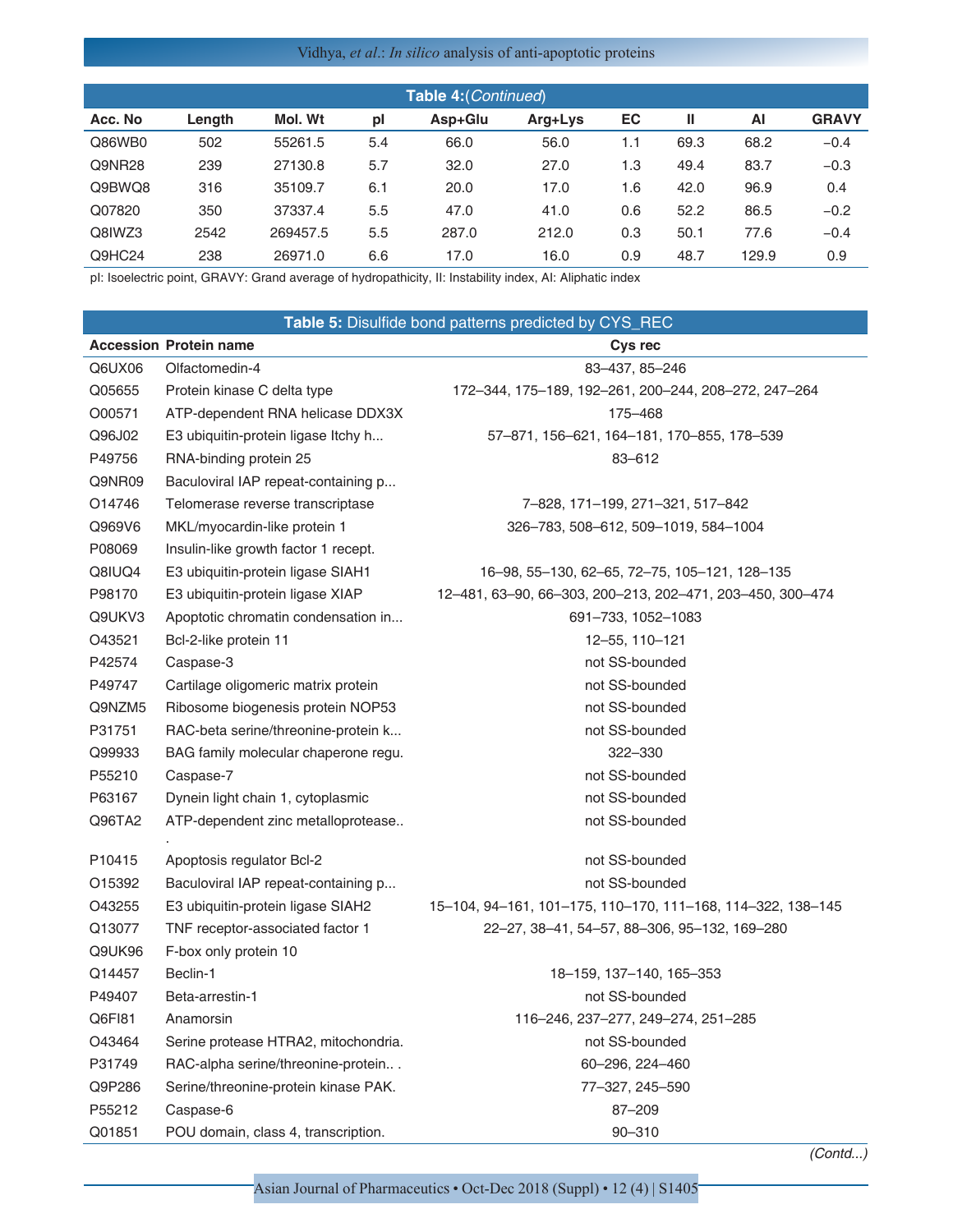|        | <b>Table 5: (Continued)</b>           |                                                                |  |  |  |  |  |  |  |
|--------|---------------------------------------|----------------------------------------------------------------|--|--|--|--|--|--|--|
|        | <b>Accession Protein name</b>         | Cys rec                                                        |  |  |  |  |  |  |  |
| P55957 | BH3-interacting domain death agonist. | not SS-bounded                                                 |  |  |  |  |  |  |  |
| P52333 | Tyrosine-protein kinase JAK3          | 54–475, 80–360, 115–1040, 162–839, 416–428, 474–695, 1024–1028 |  |  |  |  |  |  |  |
| Q96R11 | Bile acid receptor                    | 18-154, 20-179, 137-173, 140-197, 157-446, 189-217, 192-253    |  |  |  |  |  |  |  |
| Q9Y2G2 | Caspase recruitment domain-containi.  | not SS-bounded                                                 |  |  |  |  |  |  |  |
| O60346 | PH domain leucine-rich repeat-conta.  | not SS-bounded                                                 |  |  |  |  |  |  |  |
| Q6ZVD8 | PH domain leucine-rich repeat-conta.  | not SS-bounded                                                 |  |  |  |  |  |  |  |
| P49842 | Serine/threonine-protein kinase 19    | 54-223, 84-230                                                 |  |  |  |  |  |  |  |
| Q9Y371 | Endophilin-B1                         | not SS-bounded                                                 |  |  |  |  |  |  |  |
| Q8NFZ5 | TNFAIP3-interacting protein 2         | 21-165, 144-275, 171-405                                       |  |  |  |  |  |  |  |
| O60313 | Dynamin-like 120 kDa protein, mitoc.  | 11-786, 14-856, 375-853                                        |  |  |  |  |  |  |  |
| Q86WB0 | Nuclear-interacting partner of ALK    | 102-254, 117-156, 120-149, 125-500, 141-258, 249-272, 406-429  |  |  |  |  |  |  |  |
| Q9NR28 | Diablo homolog, mitochondrial         | not SS-bounded                                                 |  |  |  |  |  |  |  |
| Q9BWQ8 | Protein lifeguard 2                   | 157-198, 158-223                                               |  |  |  |  |  |  |  |
| Q07820 | Induced myeloid leukemia cell diffe.  | not SS-bounded                                                 |  |  |  |  |  |  |  |
| Q8IWZ3 | Ankyrin repeat and KH domain-contai.  | not SS-bounded                                                 |  |  |  |  |  |  |  |
| Q9HC24 | Protein lifeguard 4                   | not SS-bounded                                                 |  |  |  |  |  |  |  |



**Figure 4:** Top 10 hub proteins identified from protein-protein interaction networks using Cytohubba

of anti-apoptotic protein sequences and the hub proteins identified are shown in Figures 3 and 4.

# **REFERENCES**

- 1. Wong RS. Apoptosis in cancer: From pathogenesis to treatment. J Exp Clin Cancer Res 2011;30:87.
- 2. Slatter TL, Hung N, Campbell H, Rubio C, Mehta R, Renshaw P, *et al.* Hyperproliferation, cancer, and inflammation in mice expressing a Δ133p53-like isoform. Blood 2011;117:5166-77.
- 3. Verhagen AM, Coulson EJ, Vaux DL. Inhibitor of apoptosis proteins and their relatives: IAPs and other BIRPs. Genome Biol 2001;2:REVIEWS3009.
- 4. Meng Z, Lou S, Tan J, Xu K, Jia Q, Zheng W, *et al.* Nuclear factor-kappa B inhibition can enhance apoptosis of differentiated thyroid cancer cells induced by 131I. PLoS One 2012;7:e33597.
- 5. Hunter AM, LaCasse EC, Korneluk RG. The inhibitors of apoptosis (IAPs) as cancer targets. Apoptosis 2007;12:1543-68.
- 6. Gupta S, Sarthi P, Buddhadev M, Kumar BA. *In silico* characterization of human tyrosinase using computational tools and servers. Int J Pharm Bio Sci 2013;4:181-93.
- 7. Goswami K, Varshitha J, Naresha S, Pattabhiramaiah M. Proteomic characterization of BRCA1 gene and its role in cancer progression. Res J Life Bioinform Pharm Chem Sci 2018. DOI: 10.26479/2018.0401.01.
- 8. Bose R, Arora S, Dwivedi VD, Pandey A. Amino acid sequence based *in silico* analysis of β-galactosidases. Int J Bioinform Biosci 2013;3:37-44.
- 9. Anusha PK, Mahesh P, Mandeep S, Reddy MS. Computational annotation of GSK -3 protein in homo sapiens. Int J Eng Sci Comput 2016;6:4720-33.
- 10. Asokan KV, Mundaganur DS, Mundaganur YD.